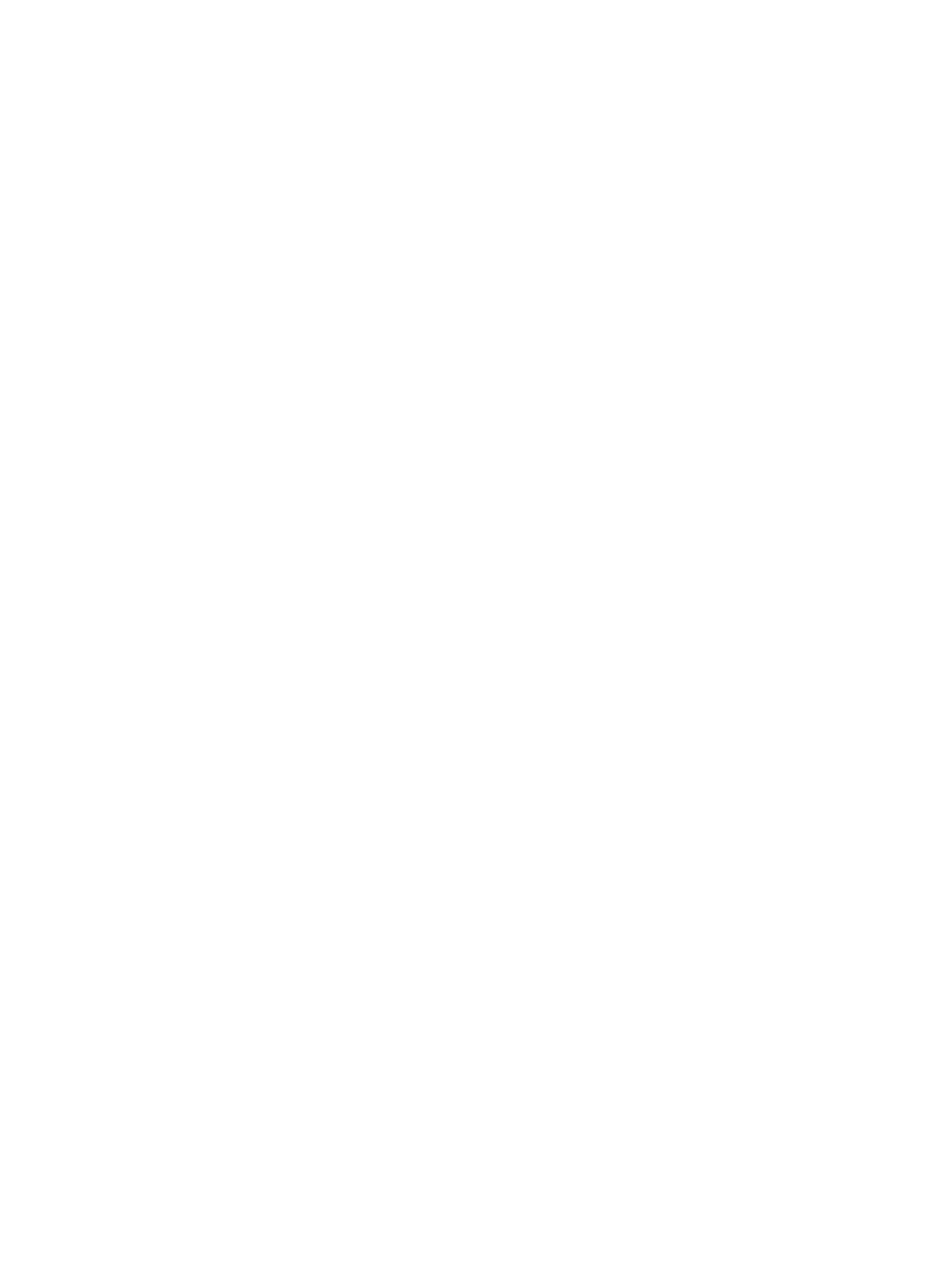## Contents

| 2.1 |       |  |  |  |  |  |
|-----|-------|--|--|--|--|--|
| 2.2 |       |  |  |  |  |  |
|     | 2.2.1 |  |  |  |  |  |
|     | 2.2.2 |  |  |  |  |  |
|     | 2.2.3 |  |  |  |  |  |
|     | 2.2.4 |  |  |  |  |  |
|     | 2.2.5 |  |  |  |  |  |
|     | 2.2.6 |  |  |  |  |  |
| 2.3 |       |  |  |  |  |  |
|     | 2.3.1 |  |  |  |  |  |
|     | 2.3.2 |  |  |  |  |  |
|     | 2.3.3 |  |  |  |  |  |
| 2.4 |       |  |  |  |  |  |
|     | 2.4.1 |  |  |  |  |  |
|     | 2.4.2 |  |  |  |  |  |
|     | 2.4.3 |  |  |  |  |  |
| 2.5 |       |  |  |  |  |  |
|     | 2.5.1 |  |  |  |  |  |
| 2.6 | 2.5.2 |  |  |  |  |  |
|     | 2.6.1 |  |  |  |  |  |
|     | 2.6.2 |  |  |  |  |  |
|     | 2.6.3 |  |  |  |  |  |
|     | 2.6.4 |  |  |  |  |  |
| 2.7 |       |  |  |  |  |  |
|     | 2.7.1 |  |  |  |  |  |
|     | 2.7.2 |  |  |  |  |  |
|     | 2.7.3 |  |  |  |  |  |
|     | 2.7.4 |  |  |  |  |  |
|     | 2.7.5 |  |  |  |  |  |
|     | 2.7.6 |  |  |  |  |  |
| 2.8 |       |  |  |  |  |  |
|     | 2.8.1 |  |  |  |  |  |
|     | 2.8.2 |  |  |  |  |  |
|     | 2.8.3 |  |  |  |  |  |
|     | 2.8.4 |  |  |  |  |  |
| 2.9 |       |  |  |  |  |  |
|     | 2.9.1 |  |  |  |  |  |
|     | 2.9.2 |  |  |  |  |  |
|     | 2.9.3 |  |  |  |  |  |
|     | 2.9.4 |  |  |  |  |  |
|     | 2.9.5 |  |  |  |  |  |
|     |       |  |  |  |  |  |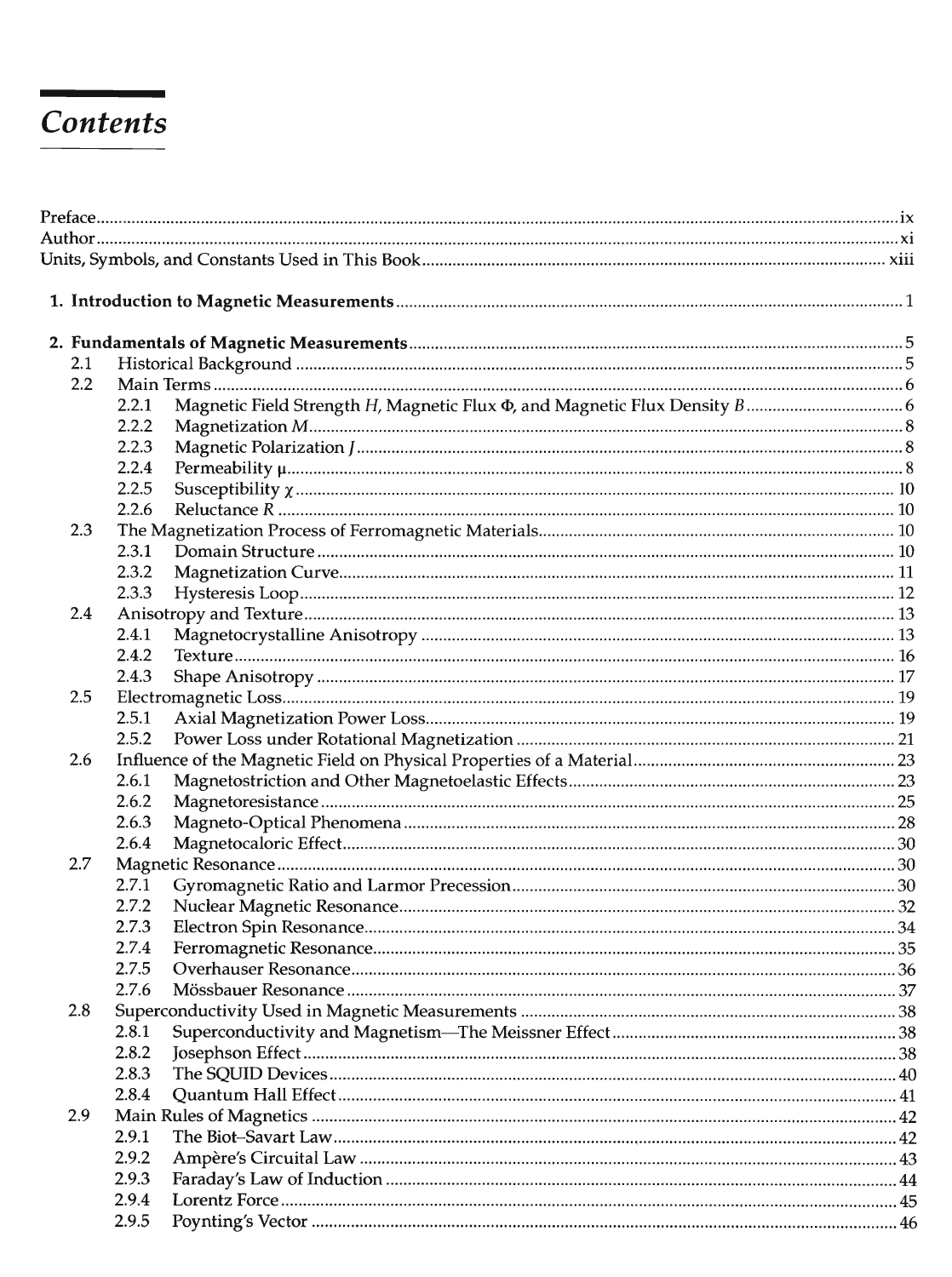|      | 2.9.6 |  |
|------|-------|--|
|      | 2.9.7 |  |
| 2.10 |       |  |
|      |       |  |
|      |       |  |
|      |       |  |
|      |       |  |
|      |       |  |
|      |       |  |
|      |       |  |
| 2.11 |       |  |
|      |       |  |
|      |       |  |
|      |       |  |
|      |       |  |
|      |       |  |
|      |       |  |
|      |       |  |
|      |       |  |
|      |       |  |
|      |       |  |
|      |       |  |
| 2.13 |       |  |
|      |       |  |
|      |       |  |
|      |       |  |
|      |       |  |
|      |       |  |
|      |       |  |
| 2.14 |       |  |
|      |       |  |
|      |       |  |
|      |       |  |
|      |       |  |
|      |       |  |
|      |       |  |
|      |       |  |
| 3.1  |       |  |
|      | 3.1.1 |  |
|      | 3.1.2 |  |
| 3.2  |       |  |
|      | 3.2.1 |  |
|      | 3.2.2 |  |
|      | 3.2.3 |  |
|      | 3.2.4 |  |
| 3.3  |       |  |
|      | 3.3.1 |  |
|      | 3.3.2 |  |
| 3.4  |       |  |
|      | 3.4.1 |  |
|      | 3.4.2 |  |
| 3.5  |       |  |
|      | 3.5.1 |  |
|      | 3.5.2 |  |
| 3.6  |       |  |
|      |       |  |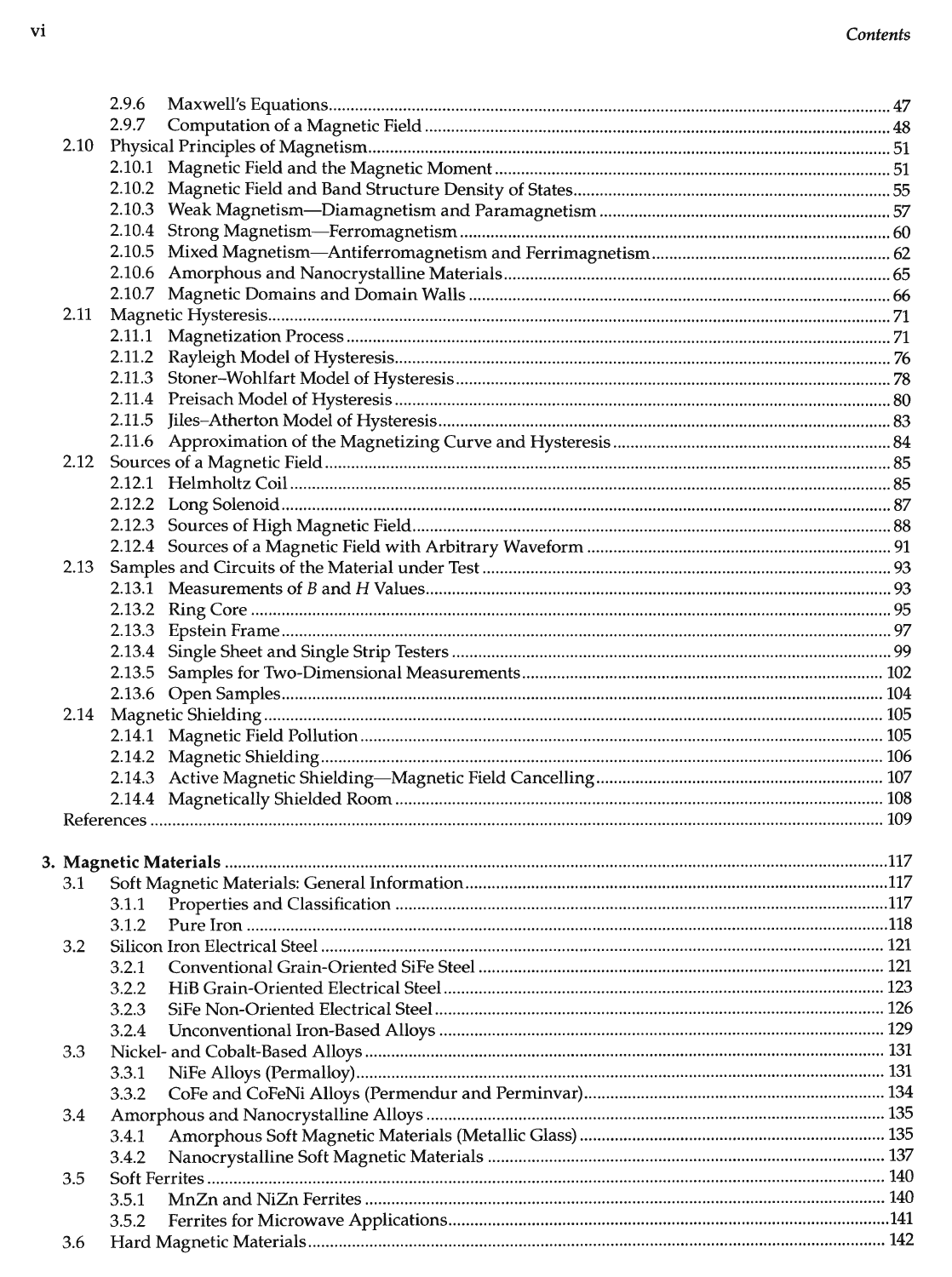|     | 3.6.1  |  |  |  |  |  |  |
|-----|--------|--|--|--|--|--|--|
|     | 3.6.2  |  |  |  |  |  |  |
|     | 3.6.3  |  |  |  |  |  |  |
|     | 3.6.4  |  |  |  |  |  |  |
| 3.7 |        |  |  |  |  |  |  |
|     | 3.7.1  |  |  |  |  |  |  |
|     | 3.7.2  |  |  |  |  |  |  |
|     |        |  |  |  |  |  |  |
|     |        |  |  |  |  |  |  |
|     |        |  |  |  |  |  |  |
| 4.1 |        |  |  |  |  |  |  |
|     | 4.1.1  |  |  |  |  |  |  |
|     | 4.1.2  |  |  |  |  |  |  |
| 4.2 |        |  |  |  |  |  |  |
|     | 4.2.1  |  |  |  |  |  |  |
|     | 4.2.2  |  |  |  |  |  |  |
|     | 4.2.3  |  |  |  |  |  |  |
|     | 4.2.4  |  |  |  |  |  |  |
|     | 4.2.5  |  |  |  |  |  |  |
|     | 4.2.6  |  |  |  |  |  |  |
|     | 4.2.7  |  |  |  |  |  |  |
|     | 4.2.8  |  |  |  |  |  |  |
|     | 4.2.9  |  |  |  |  |  |  |
|     | 4.2.10 |  |  |  |  |  |  |
|     |        |  |  |  |  |  |  |
|     |        |  |  |  |  |  |  |
|     |        |  |  |  |  |  |  |
|     | 4.2.11 |  |  |  |  |  |  |
| 4.3 |        |  |  |  |  |  |  |
|     | 4.3.1  |  |  |  |  |  |  |
|     | 4.3.2  |  |  |  |  |  |  |
|     | 4.3.3  |  |  |  |  |  |  |
|     | 4.3.4  |  |  |  |  |  |  |
|     | 4.3.5  |  |  |  |  |  |  |
| 4.4 |        |  |  |  |  |  |  |
|     | 4.4.1  |  |  |  |  |  |  |
|     | 4.4.2  |  |  |  |  |  |  |
|     | 4.4.3  |  |  |  |  |  |  |
|     | 4.4.4  |  |  |  |  |  |  |
|     | 4.4.5  |  |  |  |  |  |  |
|     | 4.4.6  |  |  |  |  |  |  |
| 4.5 |        |  |  |  |  |  |  |
|     | 4.5.1  |  |  |  |  |  |  |
|     | 4.5.2  |  |  |  |  |  |  |
|     | 4.5.3  |  |  |  |  |  |  |
|     | 4.5.4  |  |  |  |  |  |  |
|     | 4.5.5  |  |  |  |  |  |  |
| 4.6 |        |  |  |  |  |  |  |
|     | 4.6.1  |  |  |  |  |  |  |
|     | 4.6.2  |  |  |  |  |  |  |
|     | 4.6.3  |  |  |  |  |  |  |
| 4.7 |        |  |  |  |  |  |  |
|     | 4.7.1  |  |  |  |  |  |  |
|     | 4.7.2  |  |  |  |  |  |  |
|     | 4.7.3  |  |  |  |  |  |  |
|     |        |  |  |  |  |  |  |